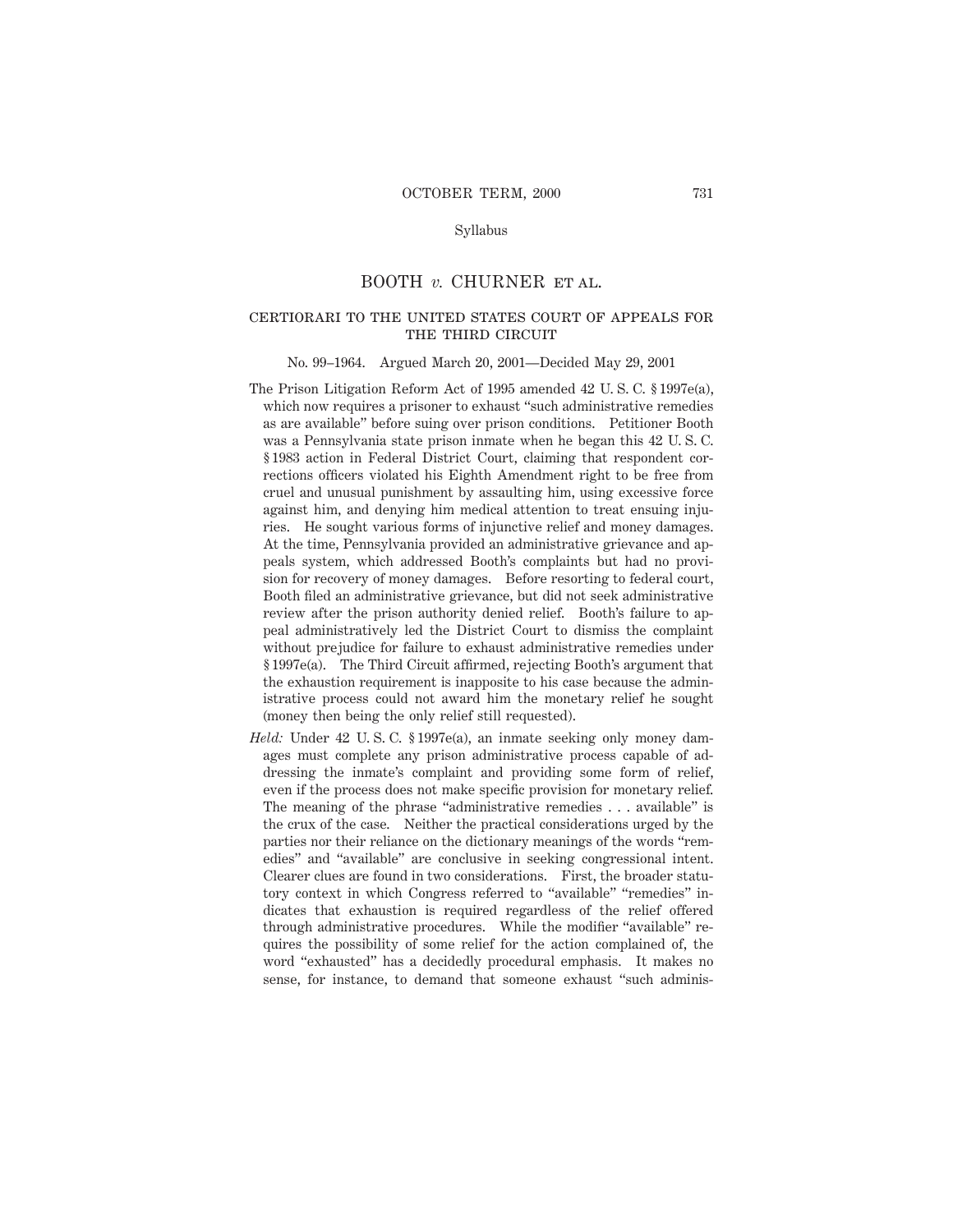## Syllabus

trative [redress]" as is available; one "exhausts" processes, not forms of relief, and the statute provides that one must. Second, statutory history confirms the suggestion that Congress meant to require procedural exhaustion regardless of the fit between a prisoner's prayer for relief and the administrative remedies possible. Before § 1997e(a) was amended by the 1995 Act, a court had discretion (though no obligation) to require a state inmate to exhaust "such . . . remedies as are available," but only if they were "plain, speedy, and effective." That scheme is now a thing of the past, for the amendments eliminated both the discretion to dispense with administrative exhaustion and the condition that the remedy be "plain, speedy, and effective" before exhaustion could be required. The significance of deleting that condition is apparent in light of *McCarthy* v. *Madigan,* 503 U. S. 140. In holding that the preamended version of § 1997e(a) did not require exhaustion by those seeking only money damages when money was unavailable at the administrative level, *id.,* at 149–151, the *McCarthy* Court reasoned in part that only a procedure able to provide money damages would be "effective" within the statute's meaning, *id.,* at 150. It has to be significant that Congress removed the very term, "effective," the *Mc-Carthy* Court had previously emphasized in reaching the result Booth now seeks, and the fair inference to be drawn is that Congress meant to preclude the *McCarthy* result. Congress's imposition of an obviously broader exhaustion requirement makes it highly implausible that it meant to give prisoners a strong inducement to skip the administrative process simply by limiting prayers for relief to money damages not offered through administrative grievance mechanisms. Pp. 736–741. 206 F. 3d 289, affirmed.

SOUTER, J., delivered the opinion for a unanimous Court.

*Nancy Winkelman* argued the cause for petitioner. With her on the briefs were *Joseph T. Lukens* and *Ralph N. Sianni.*

*Gerald J. Pappert,* First Deputy Attorney General of Pennsylvania, argued the cause for respondents. With him on the brief were *D. Michael Fisher,* Attorney General, *John G. Knorr III,* Chief Deputy Attorney General, and *Gwendolyn T. Mosley* and *Calvin R. Koons,* Senior Deputy Attorneys General.

*Irving L. Gornstein* argued the cause for the United States as *amicus curiae* urging affirmance. With him on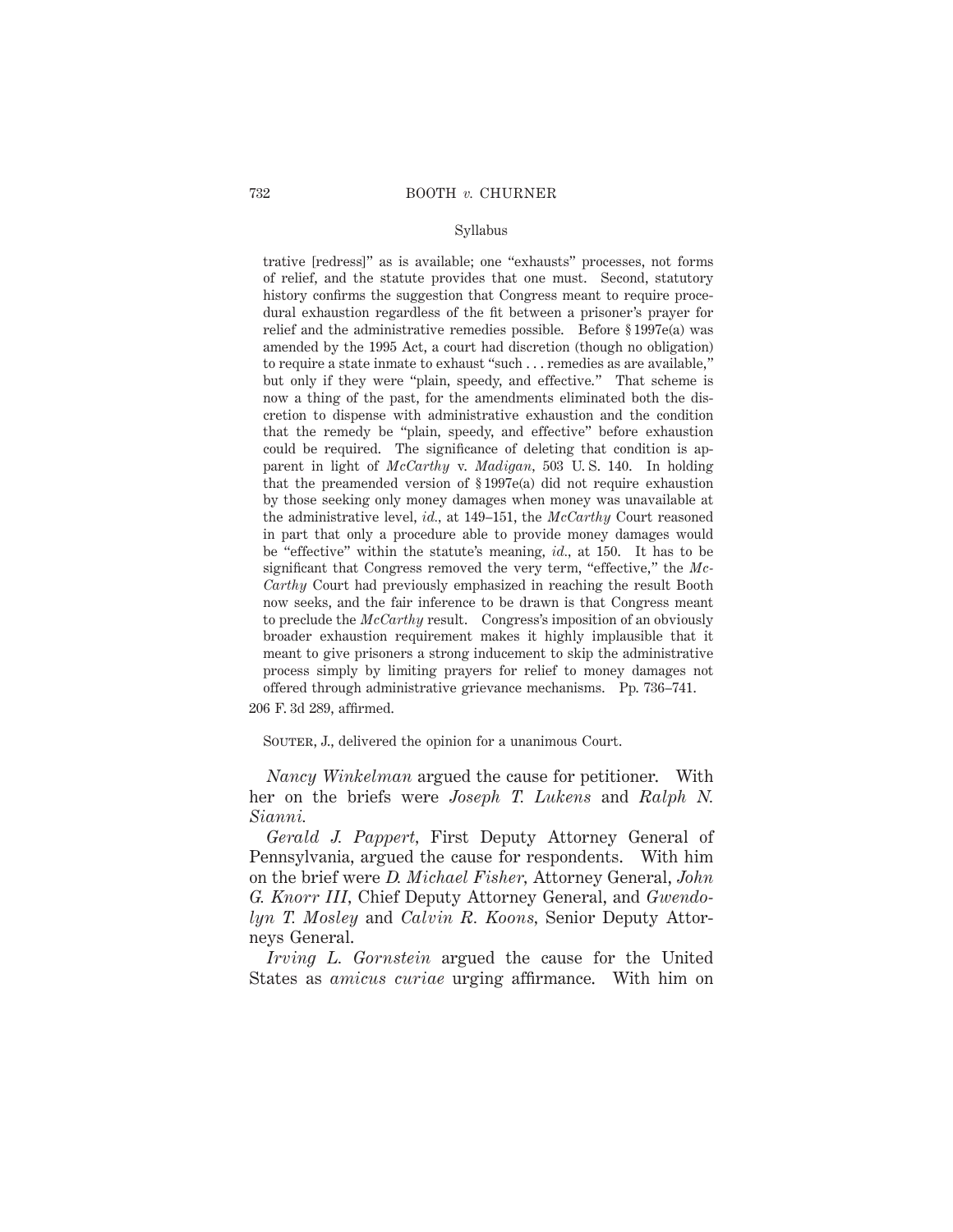the brief were *Acting Solicitor General Underwood,* former *Solicitor General Waxman,* former *Assistant Attorney General Ogden, Barbara L. Herwig,* and *Peter R. Maier.*\*

# JUSTICE SOUTER delivered the opinion of the Court.

The Prison Litigation Reform Act of 1995 amended 42 U. S. C. § 1997e(a), which now requires a prisoner to exhaust

<sup>\*</sup>Briefs of *amici curiae* urging reversal were filed for the American Civil Liberties Union et al. by *David C. Fathi, Elizabeth Alexander, Margaret Winter, Daniel L. Greenberg, John Boston,* and *Alphonse A. Gerhardstein;* for the Association of the Bar of the City of New York by *Michael B. Mushlin* and *William J. Rold;* and for the Brennan Center for Justice et al. by *Robert J. Lukens, Richard P. Weishaupt,* and *Jonathan M. Stein.*

A brief of *amici curiae* urging affirmance was filed for the State of Ohio et al. by *Betty D. Montgomery,* Attorney General of Ohio, *Stephen P. Carney,* Associate Solicitor, and *Todd R. Marti,* Assistant Attorney General, and by the Attorneys General for their respective jurisdictions as follows: *Bill Pryor* of Alabama, *Bruce M. Botelho* of Alaska, *Janet Napolitano* of Arizona, *Mark Pryor* of Arkansas, *Bill Lockyer* of California, *Ken Salazar* of Colorado, *Richard Blumenthal* of Connecticut, *M. Jane Brady* of Delaware, *Robert R. Rigsby* of the District of Columbia, *Robert A. Butterworth* of Florida, *Thurbert E. Baker* of Georgia, *John F. Tarantino* of Guam, *Earl I. Anzai* of Hawaii, *Alan Lance* of Idaho, *James E. Ryan* of Illinois, *Karen Freeman-Wilson* of Indiana, *Thomas J. Miller* of Iowa, *Carla J. Stovall* of Kansas, *Albert B. Chandler III* of Kentucky, *Richard P. Ieyoub* of Louisiana, *G. Steven Rowe* of Maine, *J. Joseph Curran, Jr.,* of Maryland, *Thomas F. Reilly* of Massachusetts, *Jennifer M. Granholm* of Michigan, *Mike Hatch* of Minnesota, *Mike Moore* of Mississippi, *Jeremiah W. (Jay) Nixon* of Missouri, *Mike McGrath* of Montana, *Don Stenberg* of Nebraska, *Frankie Sue Del Papa* of Nevada, *Philip T. McLaughlin* of New Hampshire, *John J. Farmer, Jr.,* of New Jersey, *Patricia A. Madrid* of New Mexico, *Eliot Spitzer* of New York, *Roy Cooper* of North Carolina, *Wayne Stenehjem* of North Dakota, *W. A. Drew Edmondson* of Oklahoma, *Hardy Myers* of Oregon, *Sheldon Whitehouse* of Rhode Island, *Charles M. Condon* of South Carolina, *Mark Barnett* of South Dakota, *Paul G. Summers* of Tennessee, *John Cornyn* of Texas, *Mark L. Shurtleff* of Utah, *William H. Sorrell* of Vermont, *Mark L. Earley* of Virginia, *Iver A. Stridiron* of the Virgin Islands, *Christine O. Gregoire* of Washington, and *Gay Woodhouse* of Wyoming.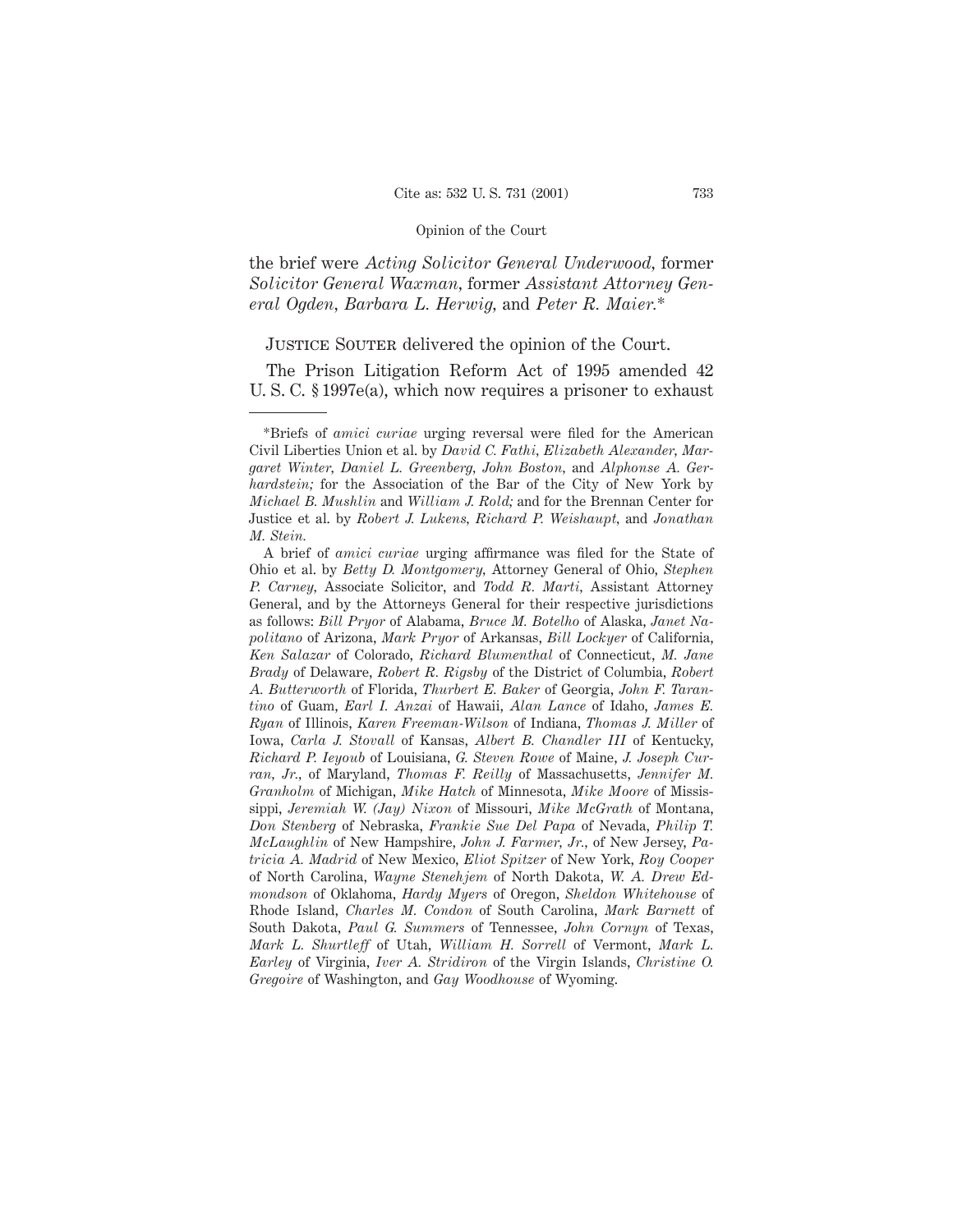"such administrative remedies as are available" before suing over prison conditions. The question is whether an inmate seeking only money damages must complete a prison administrative process that could provide some sort of relief on the complaint stated, but no money. We hold that he must.

I

Petitioner, Timothy Booth, was an inmate at the State Correctional Institution at Smithfield, Pennsylvania, when he began this action under Rev. Stat. § 1979, 42 U. S. C. § 1983, in the United States District Court for the Middle District of Pennsylvania. He claimed that respondent corrections officers at Smithfield violated his Eighth Amendment right to be free from cruel and unusual punishment by assaulting him, bruising his wrists in tightening and twisting handcuffs placed upon him, throwing cleaning material in his face, and denying him medical attention to treat ensuing injuries. Booth sought various forms of injunctive relief, including transfer to another prison, as well as several hundred thousand dollars in money damages.

The Pennsylvania Department of Corrections provided an administrative grievance system at the time. It called for a written charge within 15 days of an event prompting an inmate's complaint, which was referred to a grievance officer for investigation and resolution. If any action taken or recommended was unsatisfactory to the inmate, he could appeal to an intermediate reviewing authority, with the possibility of a further and final appeal to a central review committee. App. 46–50. While the grievance system addressed complaints of the abuse and excessive force Booth alleged, it had no provision for recovery of money damages.1

Before resorting to federal court, Booth filed an administrative grievance charging at least some of the acts of

<sup>&</sup>lt;sup>1</sup>The Commonwealth has since modified its grievance scheme to permit awards of money. App. 60.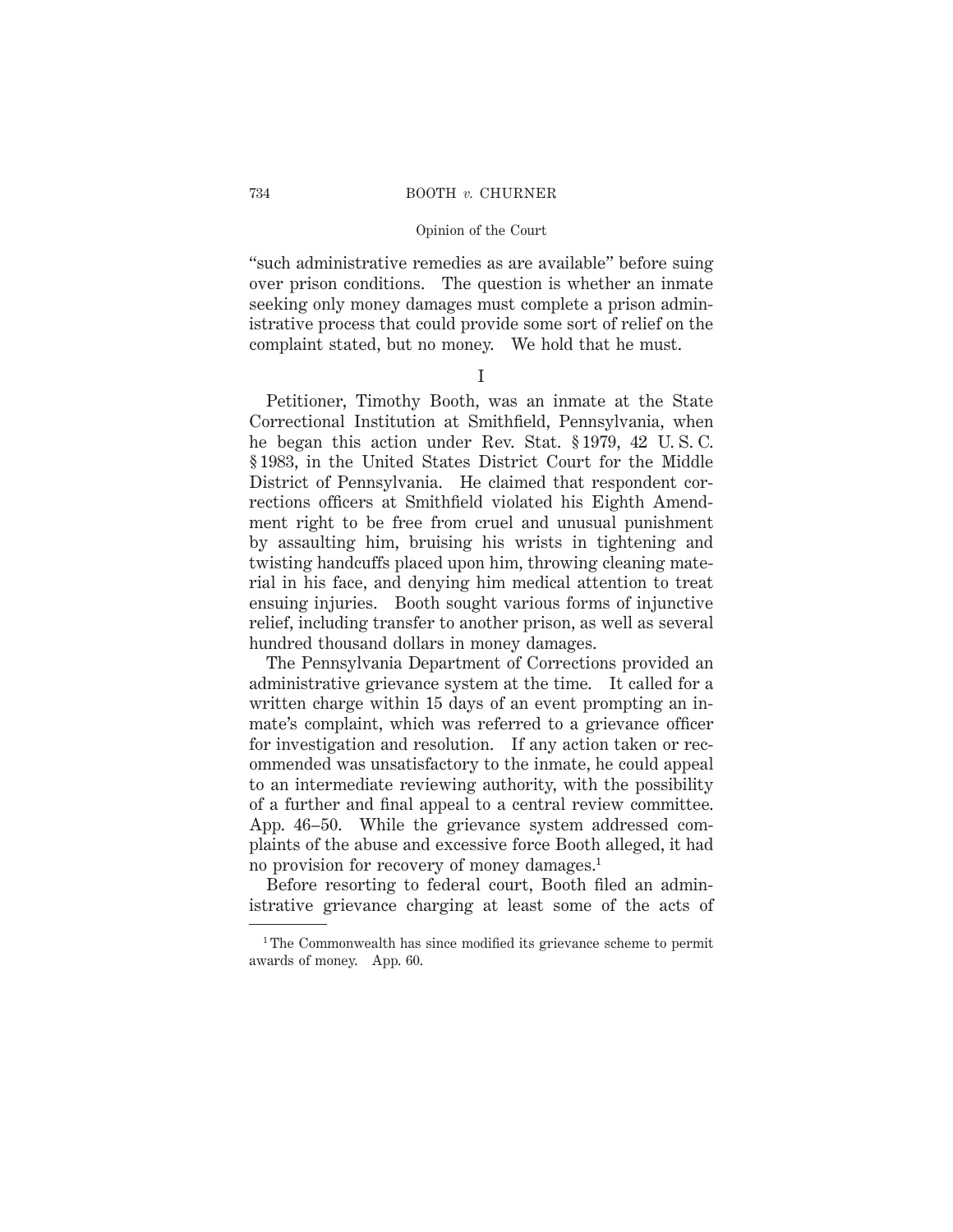abuse he later alleged in his action. *Id.,* at 10–14. He did not, however, go beyond the first step, and never sought intermediate or final administrative review after the prison authority denied relief.

Booth's failure to avail himself of the later stages of the administrative process led the District Court to dismiss the complaint without prejudice for failure to exhaust "administrative remedies . . . available" within the meaning of 42 U. S. C. § 1997e(a) (1994 ed., Supp. V). See App. to Pet. for Cert. 38a. The Court of Appeals for the Third Circuit affirmed, 206 F. 3d 289 (2000), rejecting Booth's argument that the statutory exhaustion requirement is inapposite to his case simply because the Commonwealth's administrative process could not award him the monetary relief he sought (money then being the only relief still requested, since Booth's transfer to another institution had mooted his claims for injunctive orders).<sup>2</sup> Although the Third Circuit acknowledged that several other Courts of Appeals had held the exhaustion requirement subject to exception when the internal grievance procedure could not provide an inmateplaintiff with the purely monetary relief requested in his federal action, see, *e. g., Whitley* v. *Hunt,* 158 F. 3d 882 (CA5 1998); *Lunsford* v. *Jumao-As,* 155 F. 3d 1178 (CA9 1998); *Garrett* v. *Hawk,* 127 F. 3d 1263 (CA10 1997), the court found no such exception in the statute, 206 F. 3d, at 299–300; accord, *Freeman* v. *Francis,* 196 F. 3d 641 (CA6 1999); *Alexander* v. *Hawk,* 159 F. 3d 1321 (CA11 1998). We granted certiorari to address this conflict among the Circuits, 531 U. S. 956 (2000), and we now affirm.

<sup>2</sup> There is some uncertainty, probably stemming in part from the ambiguity of Booth's *pro se* filings in District Court, as to whether all of Booth's claims for relief other than money damages became moot when he was transferred. See Brief for Petitioner 12, n. 7; Brief for United States as *Amicus Curiae* 10, n. 2. We assume for present purposes that only Booth's claims for money damages remain.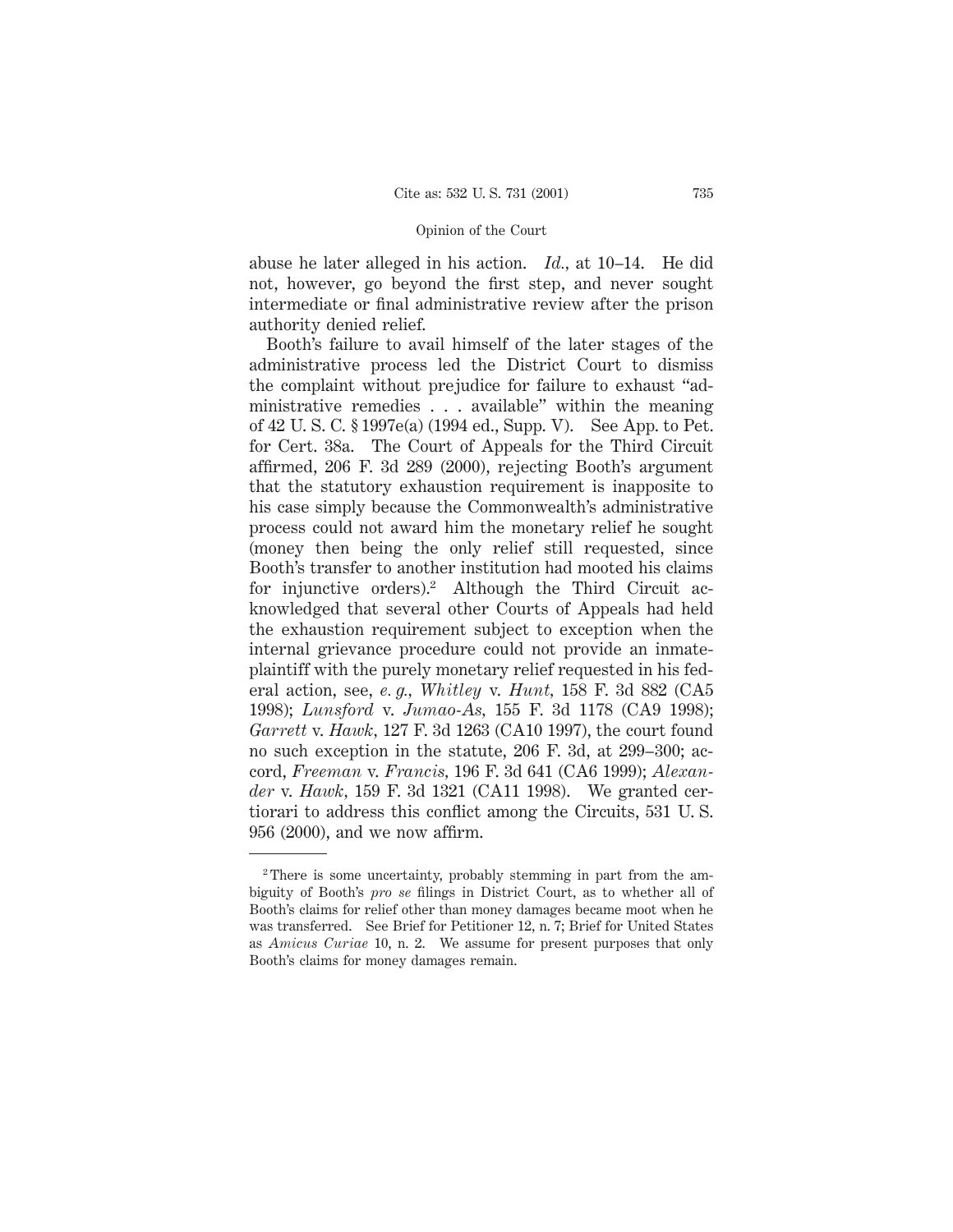# II

In the aftermath of the Prison Litigation Reform Act of 1995,3 42 U. S. C. § 1997e(a) (1994 ed., Supp. V) provides that

"[n]o action shall be brought with respect to prison conditions under section 1983 of this title, or any other Federal law, by a prisoner confined in any jail, prison, or other correctional facility until such administrative remedies as are available are exhausted."

The meaning of the phrase "administrative remedies . . . available" is the crux of the case, and up to a point the parties approach it with agreement. Neither of them denies that some redress for a wrong is presupposed by the statute's requirement of an "available" "remed[y]"; neither argues that exhaustion is required where the relevant administrative procedure lacks authority to provide any relief or to take any action whatsoever in response to a complaint.4 The dispute here, then, comes down to whether or not a remedial scheme is "available" where, as in Pennsylvania, the administrative process has authority to take some action in response to a complaint, but not the remedial action an inmate demands to the exclusion of all other forms of redress.

In seeking the congressional intent, the parties urge us to give weight to practical considerations, among others, and at first glance Booth's position holds some intuitive appeal. Although requiring an inmate to exhaust prison grievance procedures will probably obviate some litigation when the administrative tribunal can award at least some of the relief sought, Booth argues that when the prison's process simply cannot satisfy the inmate's sole demand, the odds of keeping

<sup>3</sup> 110 Stat. 1321, as renumbered and amended.

<sup>4</sup> Without the possibility of some relief, the administrative officers would presumably have no authority to act on the subject of the complaint, leaving the inmate with nothing to exhaust. The parties do not dispute that the state grievance system at issue in this case has authority to take some responsive action with respect to the type of allegations Booth raises.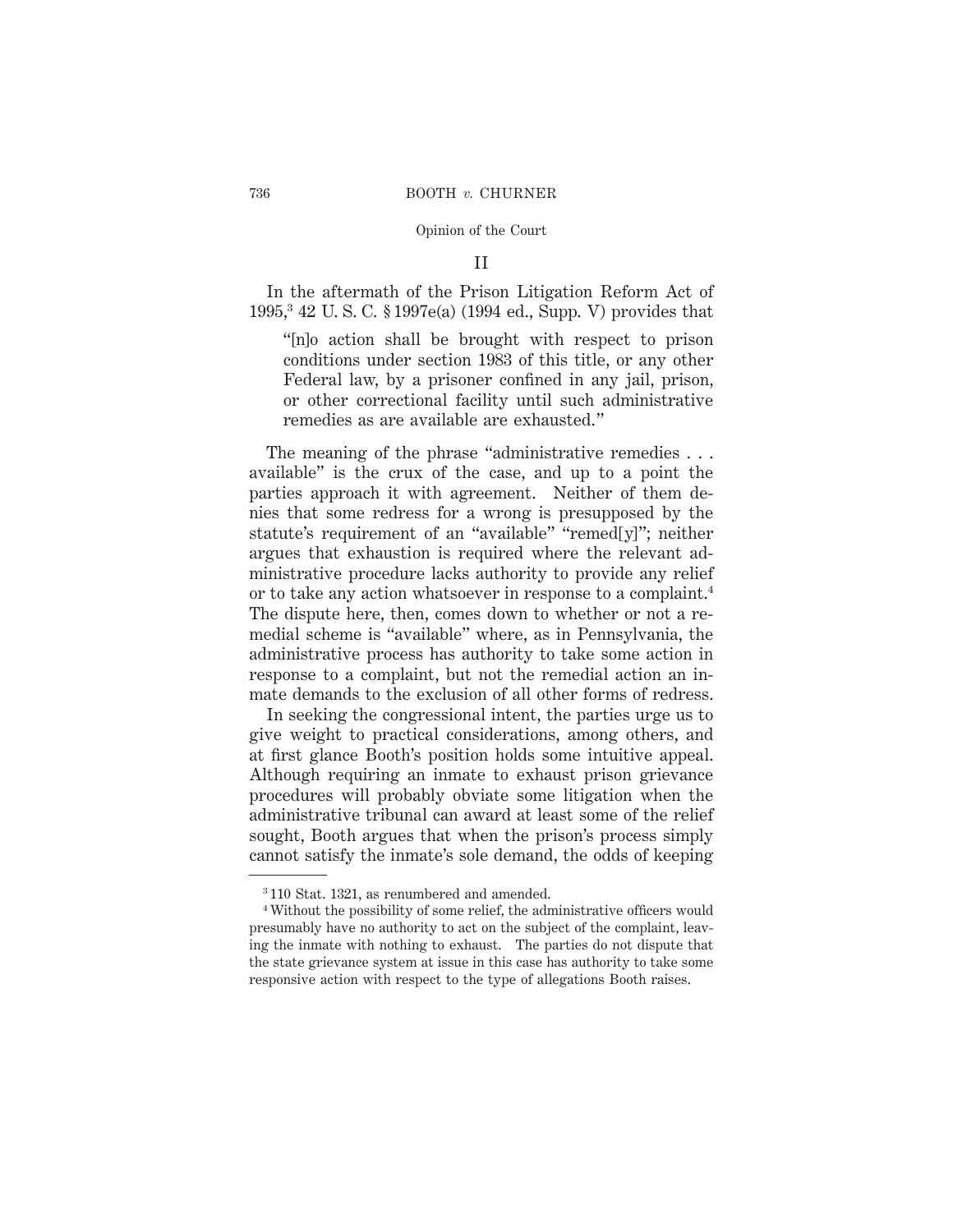the matter out of court are slim. See Reply Brief for Petitioner 16. The prisoner would be clearly burdened, while the government would obtain little or no value in return. The respondents, however, also have something to say. They argue that requiring exhaustion in these circumstances would produce administrative results that would satisfy at least some inmates who start out asking for nothing but money, since the very fact of being heard and prompting administrative change can mollify passions even when nothing ends up in the pocket. And one may suppose that the administrative process itself would filter out some frivolous claims and foster better-prepared litigation once a dispute did move to the courtroom, even absent formal factfinding. Although we have not accorded much weight to these possibilities in the past, see *McCarthy* v. *Madigan,* 503 U. S. 140, 155–156 (1992), Congress, as we explain below, may well have thought we were shortsighted. See *infra,* at 739–741. In any event, the practical arguments for exhaustion at least suffice to refute Booth's claim that no policy considerations justify respondents' position. The upshot is that pragmatism is inconclusive.

Each of the parties also says that the plain meaning of the words "remedies" and "available" in the phrase "such administrative remedies . . . available" is controlling. But as it turns out both of them quote some of the same dictionary definitions of "available" "remedies," and neither comes up with anything conclusive. Booth says the term "remedy" means a procedure that provides redress for wrong or enforcement of a right, and "available" means having sufficient power to achieve an end sought. See Brief for Petitioner 15–16 (citing Webster's Third New International Dictionary 150, 1920 (1993) (defining "remedy" as "the legal means to recover a right or to prevent or obtain redress for a wrong" and "available" as "having sufficient power or force to achieve an end," "capable of use for the accomplishment of a purpose," and that which "is accessible or may be ob-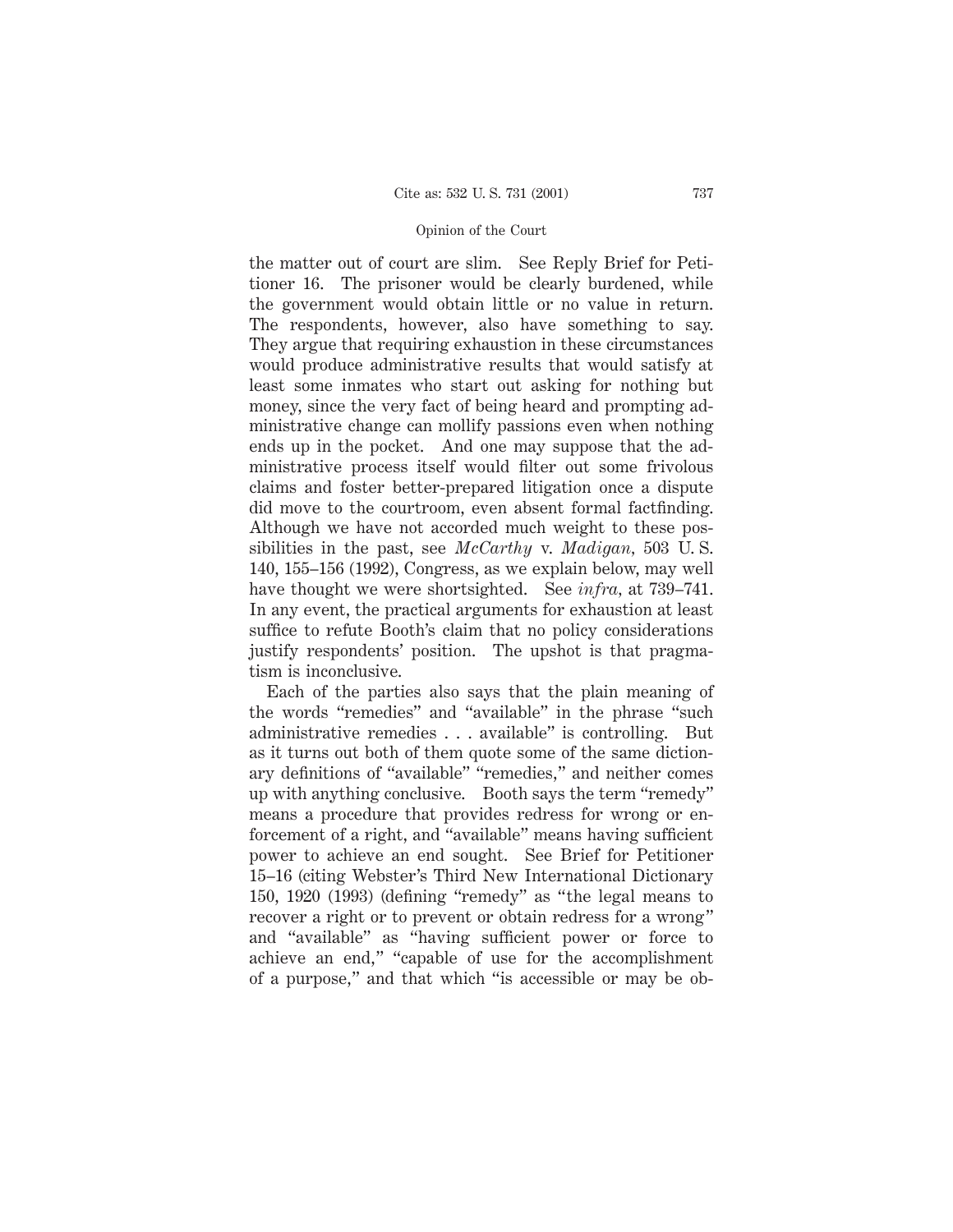tained")). So far so good, but Booth then claims to be able to infer with particularity that when a prisoner demands money damages as the sole means to compensate his injuries, a grievance system without that relief offers no "available" "remed[y]." The general definitions, however, just do not entail such a specific conclusion.

It strikes us that the same definitions get the respondent corrections officers and their *amicus* the United States closer to firm ground for their assertion that the phrase "such administrative remedies as are available" naturally requires a prisoner to exhaust the grievance procedures offered, whether or not the possible responses cover the specific relief the prisoner demands. See Brief for Respondents 21. The United States tracks Booth in citing Webster's Third New International Dictionary to define "remedy" as "the legal means to recover a right or to prevent or obtain redress for a wrong" and "available" as "capable of use for the accomplishment of a purpose." Webster's Third New International Dictionary, *supra,* at 150, 1920. But this exercise in isolated definition is ultimately inconclusive, for, depending on where one looks, "remedy" can mean either specific relief obtainable at the end of a process of seeking redress, or the process itself, the procedural avenue leading to some relief. See Black's Law Dictionary 1296 (7th ed. 1999) (defining "remedy" alternatively as "[t]he means of enforcing a right or preventing or redressing a wrong," or as "REMEDIAL ACTION. . . . Cf. RELIEF").

We find clearer pointers toward the congressional objective in two considerations, the first being the broader statutory context in which "available" "remedies" are mentioned. The entire modifying clause in which the words occur is this: "until such administrative remedies as are available are exhausted." The "available" "remed[y]" must be "exhausted" before a complaint under § 1983 may be entertained. While the modifier "available" requires the possibility of some relief for the action complained of (as the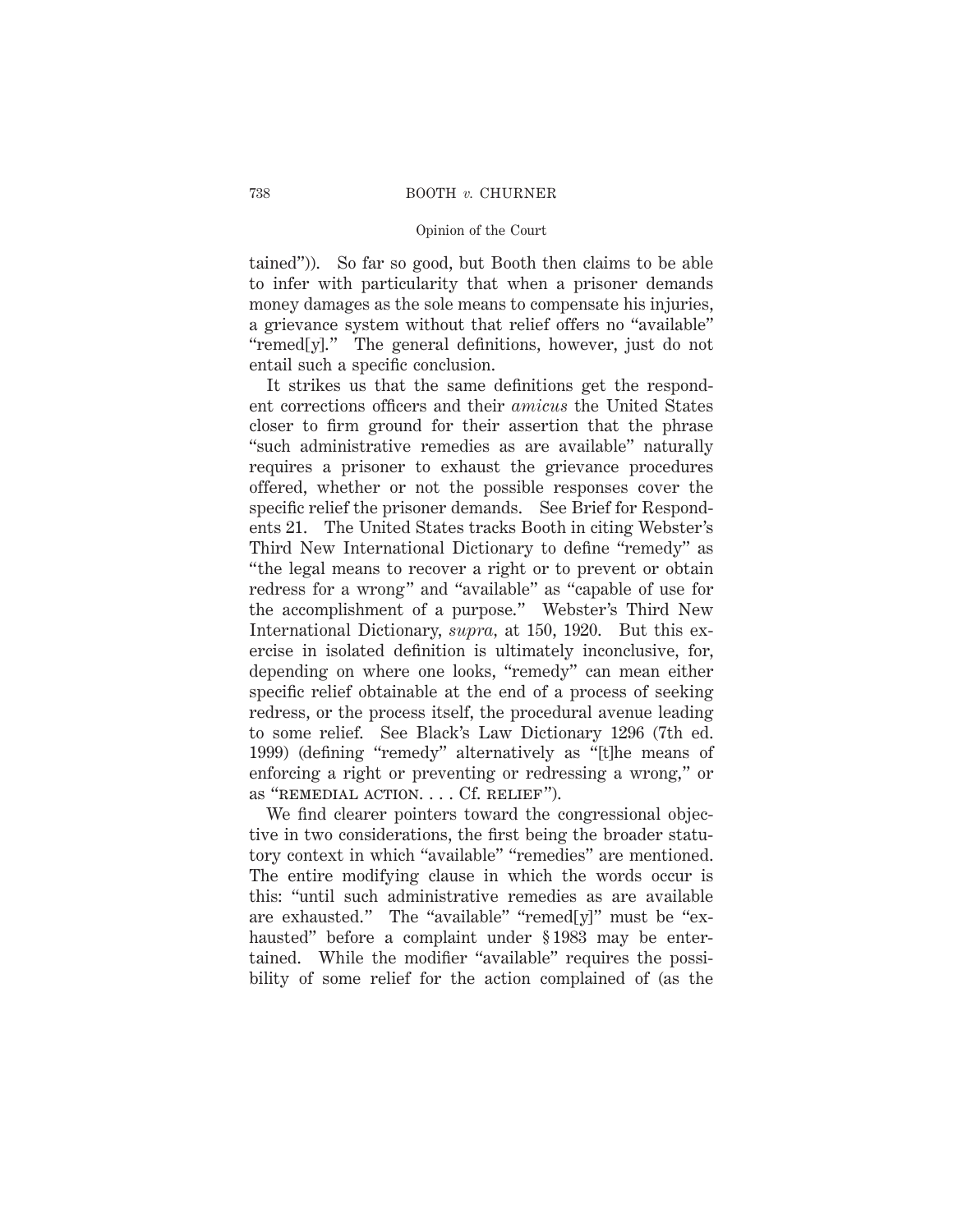parties agree), the word "exhausted" has a decidedly procedural emphasis. It makes sense only in referring to the procedural means, not the particular relief ordered. It would, for example, be very strange usage to say that a prisoner must "exhaust" an administrative order reassigning an abusive guard before a prisoner could go to court and ask for something else; or to say (in States that award money damages administratively) that a prisoner must "exhaust" his damages award before going to court for more. How would he "exhaust" a transfer of personnel? Would he have to spend the money to "exhaust" the monetary relief given him? It makes no sense to demand that someone exhaust "such administrative [redress]" as is available; one "exhausts" processes, not forms of relief, and the statute provides that one must.

A second consideration, statutory history, confirms the suggestion that Congress meant to require procedural exhaustion regardless of the fit between a prisoner's prayer for relief and the administrative remedies possible. Before § 1997e(a) was amended by the Act of 1995, a court had discretion (though no obligation) to require a state inmate to exhaust "such . . . remedies as are available," but only if those remedies were "plain, speedy, and effective." 42 U. S. C. § 1997e(a) (1994 ed.). That scheme, however, is now a thing of the past, for the amendments eliminated both the discretion to dispense with administrative exhaustion and the condition that the remedy be "plain, speedy, and effective" before exhaustion could be required.

The significance of deleting that condition is apparent in light of our decision two years earlier in *McCarthy* v. *Madigan, supra.* In *McCarthy,* a federal inmate, much like Booth, sought only money damages against federal prison officials, and the Bureau of Prison's administrative procedure offered no such relief. Although § 1997e(a) did not at that time apply to suits brought against federal officials, the government argued that the Court should create an analogous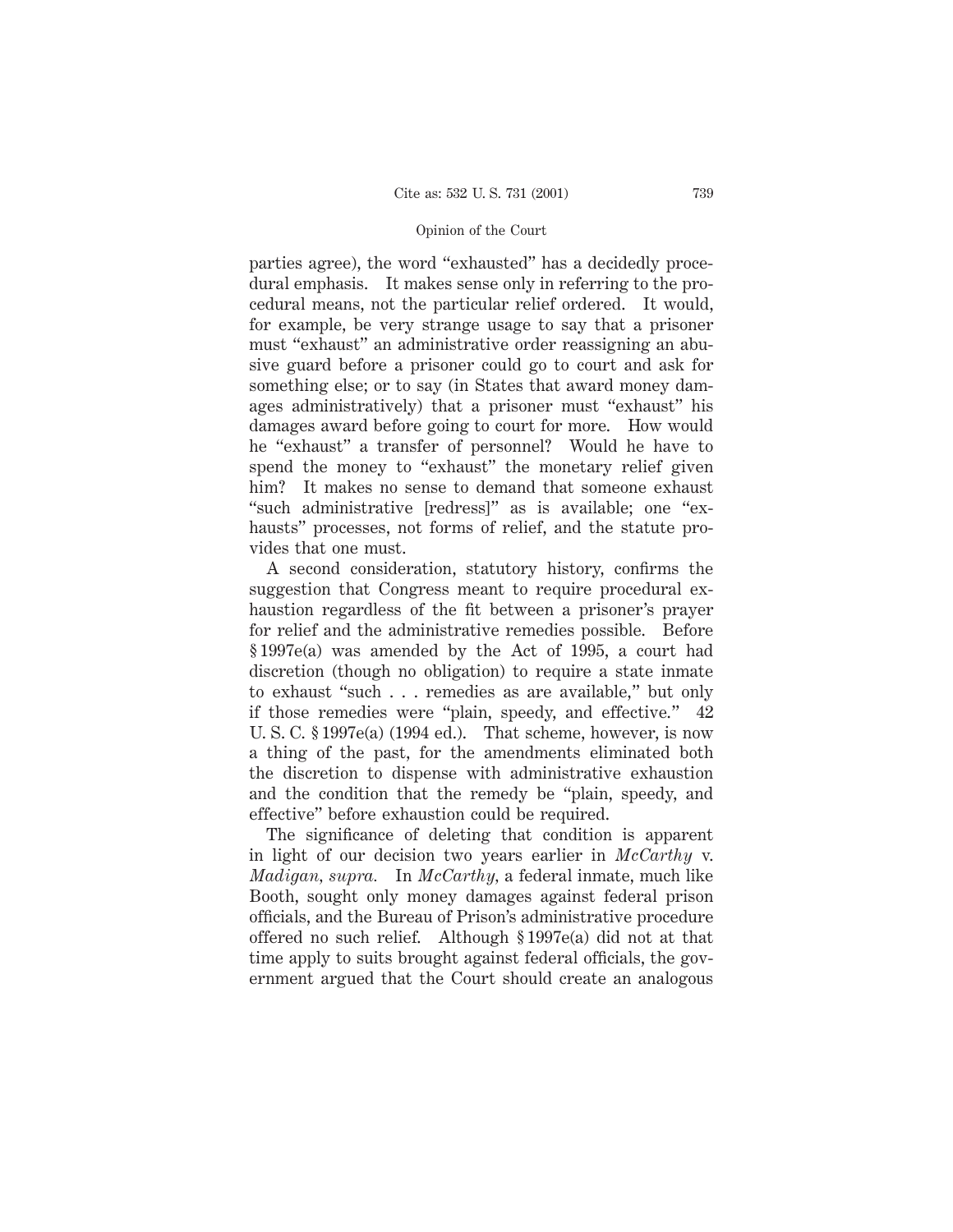exhaustion requirement for *Bivens* actions. See *Bivens* v. *Six Unknown Fed. Narcotics Agents,* 403 U. S. 388 (1971). It proposed § 1997e(a) as a model, on the assumption that the provision required exhaustion by those seeking nothing but money damages even when money was unavailable at the administrative level. We understood the effect of § 1997e(a) to be quite different, however. See 503 U. S., at 149–151. In holding that exhaustion was not required, we reasoned in part from the language of § 1997e(a) that required an "effective" administrative remedy as a precondition to exhaustion. *Id.,* at 150. When a prisoner sought only money damages, we indicated, only a procedure able to provide money damages would be "effective" within the meaning of the statute. *Ibid.* ("[I]n contrast to the absence of any provision for the award of money damages under the Bureau's general grievance procedure, the statute conditions exhaustion on the existence of 'effective administrative remedies' "); see also *id.*, at 156 (REHNQUIST, C.J., joined by SCALIA and Thomas, JJ., concurring in judgment) ("[I]n cases . . . where prisoners seek monetary relief, the Bureau's administrative remedy furnishes no effective remedy").

When Congress replaced the text of the statute as construed in *McCarthy* with the exhaustion requirement at issue today, it presumably understood that under *McCarthy* the term "effective" in the former § 1997e(a) eliminated the possibility of requiring exhaustion of administrative remedies when an inmate sought only monetary relief and the administrative process offered none. It has to be significant that Congress removed the very term we had previously emphasized in reaching the result Booth now seeks, and the fair inference to be drawn is that Congress meant to preclude the *McCarthy* result.<sup>5</sup> Congress's imposition

<sup>&</sup>lt;sup>5</sup> This inference is, to say the least, also consistent with Congress's elimination of the requirement that administrative procedures must satisfy certain "minimum acceptable standards" of fairness and effectiveness before inmates can be required to exhaust them, and the elimination of